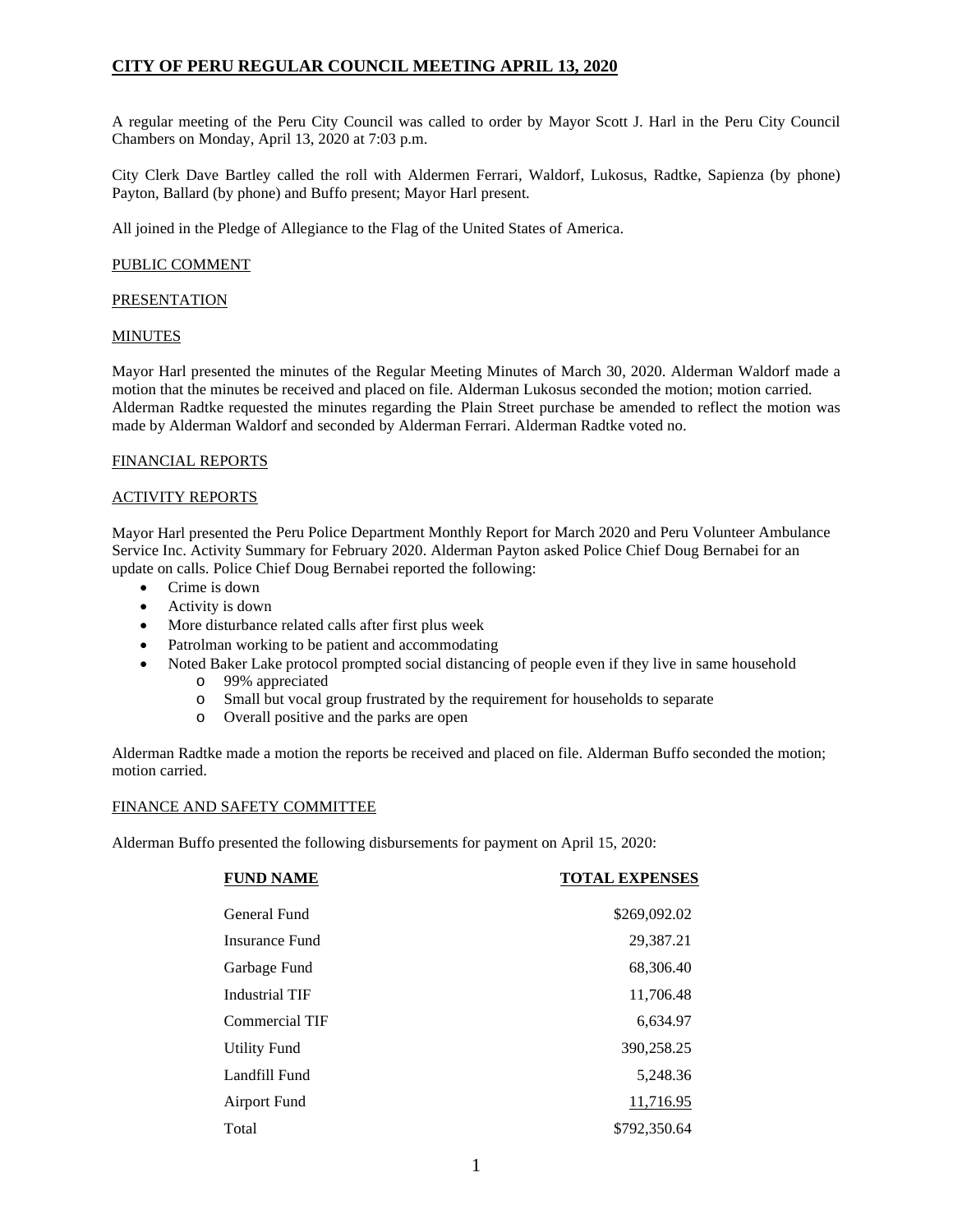# **CITY OF PERU REGULAR COUNCIL MEETING APRIL 13, 2020**

Alderman Buffo made a motion that the report be received, placed on file and the bills be paid in the usual manner. Alderman Payton seconded the motion. City Clerk Dave Bartley called the roll with Aldermen Ferrari, Waldorf, Lukosus, Radtke, Sapienza, Payton, Ballard and Buffo voting aye; motion carried.

### PUBLIC SERVICES COMMITTEE

Alderman Waldorf made a motion to approve change order for the mass grading of Midtown Road to John Pohar & Sons in the amount of \$65,596.10. Alderman Lukosus seconded the motion. City Engineer Eric Carls (by phone) provided the following:

- Contract issued several months back
- John Pohar and Sons is already mobilized so the cost is very favorable
- Adjusting cash flow for finishing later in 2022.

City Clerk Dave Bartley called the roll with Aldermen Ferrari, Waldorf, Lukosus, Radtke, Sapienza, Payton, Ballard and Buffo voting aye; motion carried.

PSM/Fire Chief Jeff King reported the landfill is open everyday and an additional dumpster will be added tomorrow. He reminded the public not to put bags outside of the fence.

### REPORT OF CITY ATTORNEY/ORDINANCES AND RESOLUTIONS

Corporate Counsel Scott Schweickert presented a proposed ordinance entitled:

#### **ORDINANCE NO. 6470**

### **AN ORDINANCE AUTHORIZING ACCEPTANCE OF A UTILITY EASEMENT FROM BRIAN A. BURCH AND DEBORAH R. BURCH (P.I.N.: 17-16-320-016)**

Alderman Lukosus made a motion the ordinance be adopted as written and read. Alderman Waldorf seconded the motion. City Clerk Dave Bartley called the roll with Aldermen Ferrari, Waldorf, Lukosus, Radtke, Sapienza, Payton, Ballard and Buffo voting aye; motion carried.

Corporate Counsel Scott Schweickert presented a proposed resolution entitled:

#### **RESOLUTION NO. 2020-09**

#### **RESOLUTION AUTHORIZING THE PURCHASE OF REAL ESTATE FROM W.H. MAZE COMPANY**

Alderman Lukosus made a motion the resolution be adopted as written and read. Alderman Waldorf seconded the motion. Mayor Harl noted the purchase is the recommended location for the new substation in accordance with the BHMG study. City Clerk Dave Bartley called the roll with Aldermen Ferrari, Waldorf, Lukosus, Radtke, Sapienza, Payton, Ballard and Buffo voting aye; motion carried.

Corporate Counsel Scott Schweickert presented a proposed resolution entitled:

#### **RESOLUTION NO. 2020-11**

#### **RESOLUTION TO ENTER INTO AN AGREEMENT FOR APPLICATION SERVICES FOR A REBUILD ILLINOIS PUBLIC INFRASTRUCTURE GRANT ON BEHALF OF THE CITY OF PERU WITH NORTH CENTRAL ILLINOIS COUNCIL OF GOVERNMENTS (NCICG)**

Alderman Waldorf made a motion the resolution be adopted as written and read. Alderman Lukosus seconded the motion. City Clerk Dave Bartley called the roll with Aldermen Ferrari, Waldorf, Lukosus, Radtke, Sapienza, Payton, Ballard and Buffo voting aye; motion carried.

## Council tabled **COUNCIL RESOLUTION OF SUPPORT FOR THE DOWNSTATE SMALL BUSINESS STABILIZATION PROGRAM**